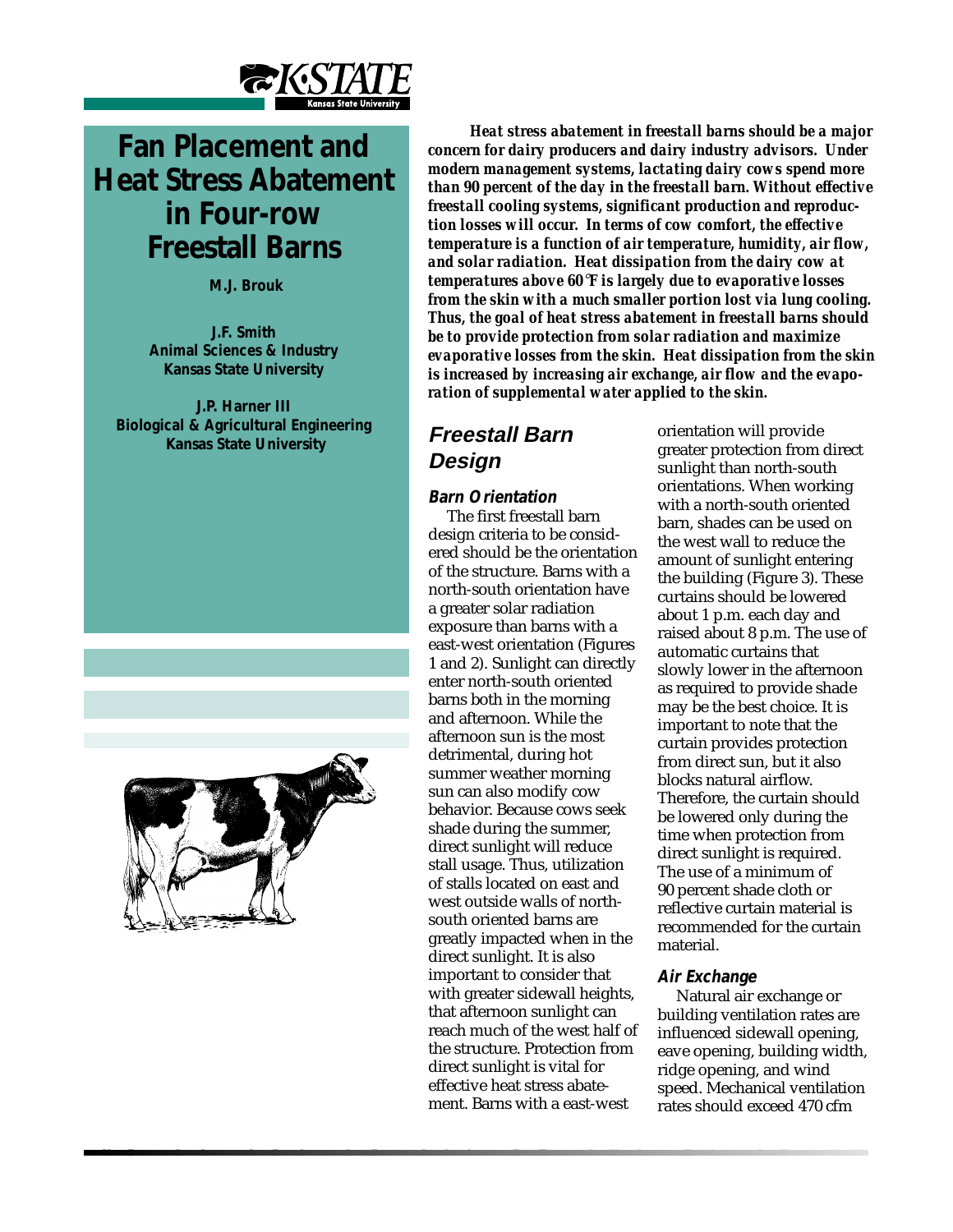(cubic feet per minute) per 1,400 pound cow. During the summer, greater ventilation rates could increase water evaporation rates, and thus increase skin heat losses. During summer weather, open sidewalls will provide maximum air exchange. In general, open sidewall buildings will have ventilation rates that exceed the recommendq4ions. In general, sidewall heights on 4-and 6-row freestall buildings should be 14 to 16 ft high and be a minimum of 75 percent open. However, when trying to achieve maximum water evaporation rates, increased air exchange is important to prevent significant increases in relative humidity inside the barn.

Building size and design can influence ventilation rates. Data presented in Figure 4 demonstrates the effect of building width upon ventilation rates at different wind speeds. As building width increases, greater wind velocities are required to provide adequate ventilation. While, two-row barns may be adequately ventilated with a 1 mph wind, six-row barns require 3 mph wind for adequate ventilation. In addition, stocking rates and available area influence the need for ventilation (Table 1). Heat units produced per square foot of building increase with increased stocking. When comparing four-and six-row barns, reduced area per cow increases the heat load in sixrow barns.

In addition to building width and sidewall height, ridgt‡openings are required. Armstrong and others (1999) observed greater increases in afternoon respiration rates

relative to morning rates when cows were housed in barns with ridge coverings as compared to opening ridges. The ridge open should be two inches per 10 feet of building width.

Roof slope is another critical design consideration. Heat rises, and roof pitch can either enhance or reduce airflow out of the ridge opening. In four and six-row buildings, roof slope should be 4/12 to enhance airflow and air exchange. Utilizing less slope in these barns has been shown to increase afternoon respiration rates. Two-row barns with a monoslope roof often have a 3/12 or 2/12 pitch. This may be adequate considering the narrow width of the building. However, if two mono-slope units are built facing each other with only a feed road between, one essentially has a four-row barn and the 4/12 roof pitch would be recommended.

Wind shadow can be a major problem in some cases. In general, to minimize the effect of wind shadow, buildings should be at least 100 ft apart or 1.5 times the building width. Any obstruction of natural airflow reduces air exchange. Buildings, equipment and stored forages may all reduce airflow in freestall buildings if adequate separation is not allowed. The most noticeable problem associated with wind shadow is the fact that cattle will seek natural air flow. This will result in overcrowding in areas of the barn which are not affected by wind shadow.

### **Water Location and Requirements**

Water intake increases during heat stress, and one of the critical factors in managing heat stress is to provide adequate access to water. It is important to locate a water at each crossover, and there should be a maximum of 25 stalls between crossovers. Crossovers should be 14 feet wide to allow cattle to pass through the crossover while others are drinking. Crossover width is critical to avoid bottlenecks in cow flow. Ideally, two feet of tank perimeter should be provided for each 10 to 20 cows in a pen. In warmer climates, total tank perimeter for a pen is equal to 15 percent of the pen size times two. Data collected during the summer of 2000 indicated that a greater percentage of the water was consumed from the tank located in the center alley when three alleys were provided per pen. This may indicate that additional area and/or drinking space may be needed in this crossover alley. In addition to enough water space, water flow rates must be adequate to maintain water levels. To meet peak flow demands, well capacity or pumping capacity should be 20 to 30 gallons per 100 cows.

## **Supplemental Cooling**

### **Fan Placement**

Freestall barns that are correctly designed will provide maximum natural ventilation. However, additional cooling equipment is necessary if high levels of milk production are desired. In addition to maintaining high levels of production, heat abatement measures must be cost effective, returning greater profits to the dairy producer. Two studies were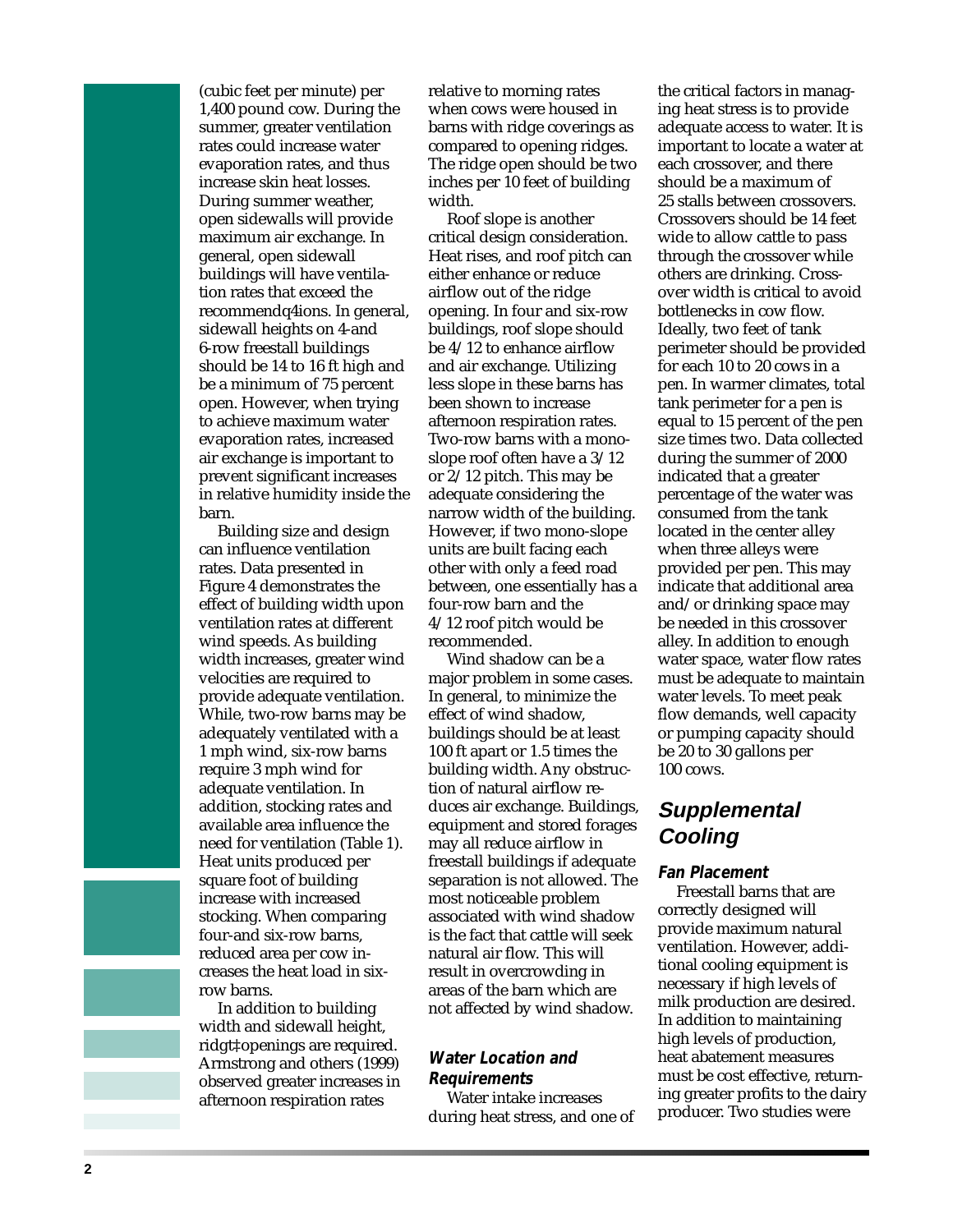conducted in 1999 and 2000 to evaluate different cooling systems in four-row freestall barns located in northeast Kansas.

### **1999 Study**

Ninety-three multiparous Holstein cows averaging 130 DIM (days in milk) were assigned to one of three cooling treatments. Cows were blocked by lactation number, DIM and production. Cows were housed in one of three identical 100 cow pens on a commercial dairy farm equipped with 84 freestalls per pen (Table 2). The barn was 100 feet wide and 420 feet long. The sidewall height was 12 feet and the roof had a 4/12 slope.

Treatment 1 (2S) was located in the southeast quarter of the building and consisted of a double row of fans (14, 36-inch diameter circulation fans with 0.5 horsepower motors) mounted every 24-feet over the freestalls. Each fan had an air delivery rate of 10,000-11,500 cfm and was angled down at 30°.

Treatment 2 (F&S)was located in the southwest quarter of the building and consisted of a row of fans (seven,36-inch diameter circulation fans with 0.5 horsepower motors) mounted over the freestalls and another row (7,36-inch diameter circulation fans with 0.5 horsepower motors) over the cow feed lane. Both rows of fans were mounted every 24 feet and angled downward at 30° and delivered air at the same rate as those listed above.

Treatment 3 (F&2S)was located in the northwest quarter of the building and

consisted of a double row of fans (14, 36-inch diameter circulation fans with 0.5 horsepower motors) mounted every 24 feet over the freestalls, and a row of fans (seven, 36-inch diameter circulation fans with 0.5 horsepower motors) mounted every 24 feet over the cow feed lane. The angle and air delivery rate was the same as described above.

Each pen was equipped with similar sprinkler systems consisting of 2.5 gph nozzles spaced every 78 inches on center at a height of 8-ft above the headlocks. Sprinklers were on a 15 minute cycle with 3 min on and 12 min off. Sprinklers were activated when the temperature was above 75° F. The designed application rate was .04 inches/feet square of surface area which consisted of 12 feet square per headlock or 24-inch feeding space. Total application rate was 50 gallons per cycle. Fans of all treatments were activated when the temperature was above 70° F both day and night.

Initial treatment averages (Table 3) for DIM and milk production were similar for all treatments. Cows cooled with the F&S system produced 4.5 pounds more (P<.05) milk than the 2S system, while those under the F&2S system were intermediate. Dry matter intake was numerically similar for all treatments. All cows increased body condition score during the trial. Cows under the 2S system tended to have a greater increase as compared to the F&S treatment. This is likely due to similar DMI and lower production for the 2S system.

### **2000 Study**

During the summer of 2000 another study was conducted to determine if fans were only needed over the feedline. One hundred mid-lactation Holstein cows averaging 173 DIM and producing 97.6 lb/ cow/day of milk were blocked by milk production and DIM and randomly assigned to one of 4 pens of a four-row freestall barn. Two replicates, north and south halves of the barn, contained two pens each. Fan treatments were 36 inch fans mounted every 24 feet on the feed line (F) or 36 inch fans mounted every 24 feet on the feed line and over the center of the head-to-head freestalls (F&S). All pens were equipped with feed line sprinklers that operated on a 15 min cycle (3 minutes on and 12 minutes off) when temperatures were above 75° F. All fans operated when the temperature was above 70° F. A switchback design with five two-week periods was utilized to evaluate fan placement. Cows and treatments were switched at the start of each period within each replicate.

Cows were milked 2 times, and milk production was measured every two weeks throughout the 10 week trial. All pens received the same diet. Amounts of feeds offered and refused were measured and recorded daily. Dry matter content of the diet and refusal of each was determined twice weekly. Cow respiration rates were measured on three separate days under heat stress. Fifteen cows were randomly selected from the 25 study cows in each pen and respiration rates were measured in the morning between 7 a.m. and 8 a.m.,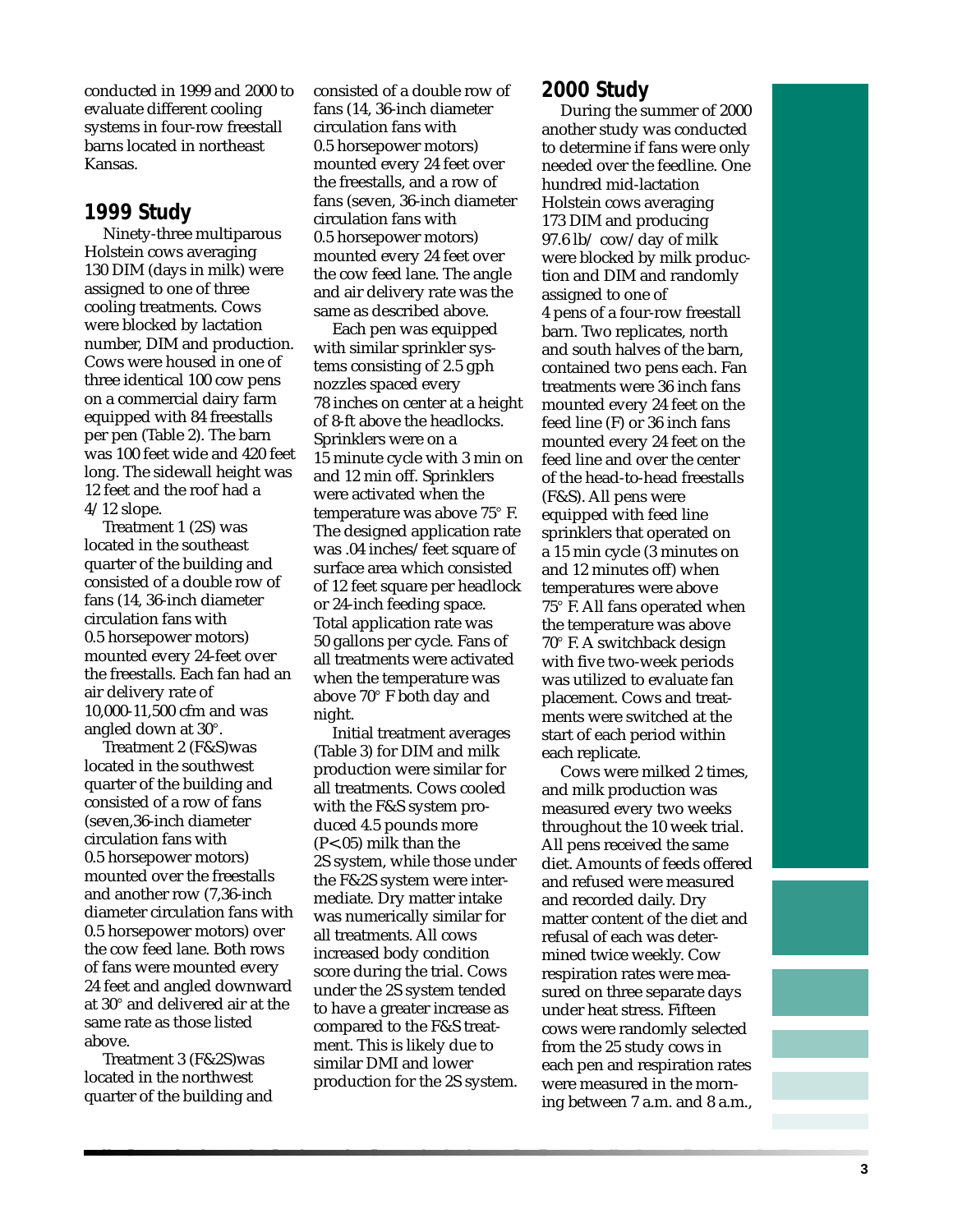during the afternoon between 3 p.m. and 4 p.m., and at night between 11 p.m. and 12 a.m. on each of the three days.

Pen feed intakes (54.0 vs. 52.7 lb/cows/day; Figure 5) tended to be greater (*P*=0.11) when FS was used rather than F. Cows exposed to treatment F&S produced more (*P*<0.01) milk (85.6 vs. 79.8 lb/cows/ day; Figure 6) during the trial than those exposed to the F treatment. Respiration rates were lower (*P*<0.06) in the morning (71.7 vs. 79.3 breaths/cows/m), at night (76.0 vs. 80.1) and daily (79.4 vs. 83.2) under the FS treatment compared to the F treatment (Figure 7). Afternoon respiration rates were unaffected by treatment.

This study clearly demonstrated that in a four-row freestall barn, greater milk production and a lower respiration rate was obtained by locating fans on both the feed line and over the freestalls. Based on respiration rates, the duration of heat stress was reduced by the F&S treatment demonstrated by lower respiration rates in the morning and at night. Appropriate fan location in combination with feed line sprinklers reduced heat stress in lactating dairy cattle housed in a four-row freestall building.

### **Recommendations**

Fans should be mounted above the cows on the feed line and above head-to-head freestalls in a four-row freestall barn. If 36 inch fans are used, they should be located no more than 30 feet apart. If 48 inch fans are used, they should be located no more than 40 feet apart and operate when the temperature reaches 70° F. Fans should be mounted out of the reach of the cattle and in a manner that will not obstruct equipment movement. Fans should create an airflow of 800- 900 cfm per stall or headlock. Feed line sprinklers should be used in addition to the fans. Feedline sprinkling systems should wet the back of the cow, and then shut off to allow the water to evaporate prior to another cycle beginning. Application rate per cycle should be .04 inches/ft2 , and sprinklers should operate when the temperature exceeds 75°F.

#### **Summary**

Effective freestall barn cooling is comprised of three steps. First, enhance natural ventilation through building design that allows for maximum natural ventilation and protection from solar radiation. Critical areas include barn orientation, sidewall height and clear opening, roof slope, ridge opening, building width and removal of wind shadow. Failure to follow design criteria will reduce natural ventilation. In addition, removal of natural and artificial barriers to wind will increase building ventilation rates.

Second, provide adequate water space and volume. Water consumption increases as temperatures increase. So, it is critical to have adequate water available for all cows. Critical areas are water space per cow, water location, crossover width, and a correctly designed water delivery system.

Third, use effective supplemental cooling systems that are cost effective. Using feed line sprinklers, which wet the

cow and then allow the water to evaporate, are effective in reducing heat stress. For every pound of water evaporated,1,000 BTUs of energy are required. By wetting the cow, a major portion of the energy used to evaporate the water is derived from the cow. By utilizing short wetting cycles, several wet-dry cycles can be implemented each hour. In addition to the feed line sprinklers, fans are needed to increase air circulation. This not only provides some cooling effect, but more importantly, increases the evaporation rates by moving drier, less humid air over the body surface of the cow. Fans should be mounted over the freestalls and feed line. Failure to do this will result in a loss of 5 to 6 pounds of milk per cow per day during the summer months.

Heat abatement measures can be effective and profit generating. Data collected by Kansas State University faculty indicates that effective cooling systems increased gross farm income by \$81 to \$116 per cow per year. Cooling systems should enhance natural air exchange in the freestall building and increase body surface cooling of the cow. Supplemental fans and feedline sprinkling systems are effective in increasing body surface cooling of dairy cattle, thus reducing heat stress, increasing milk production and increasing dairy operation profitability.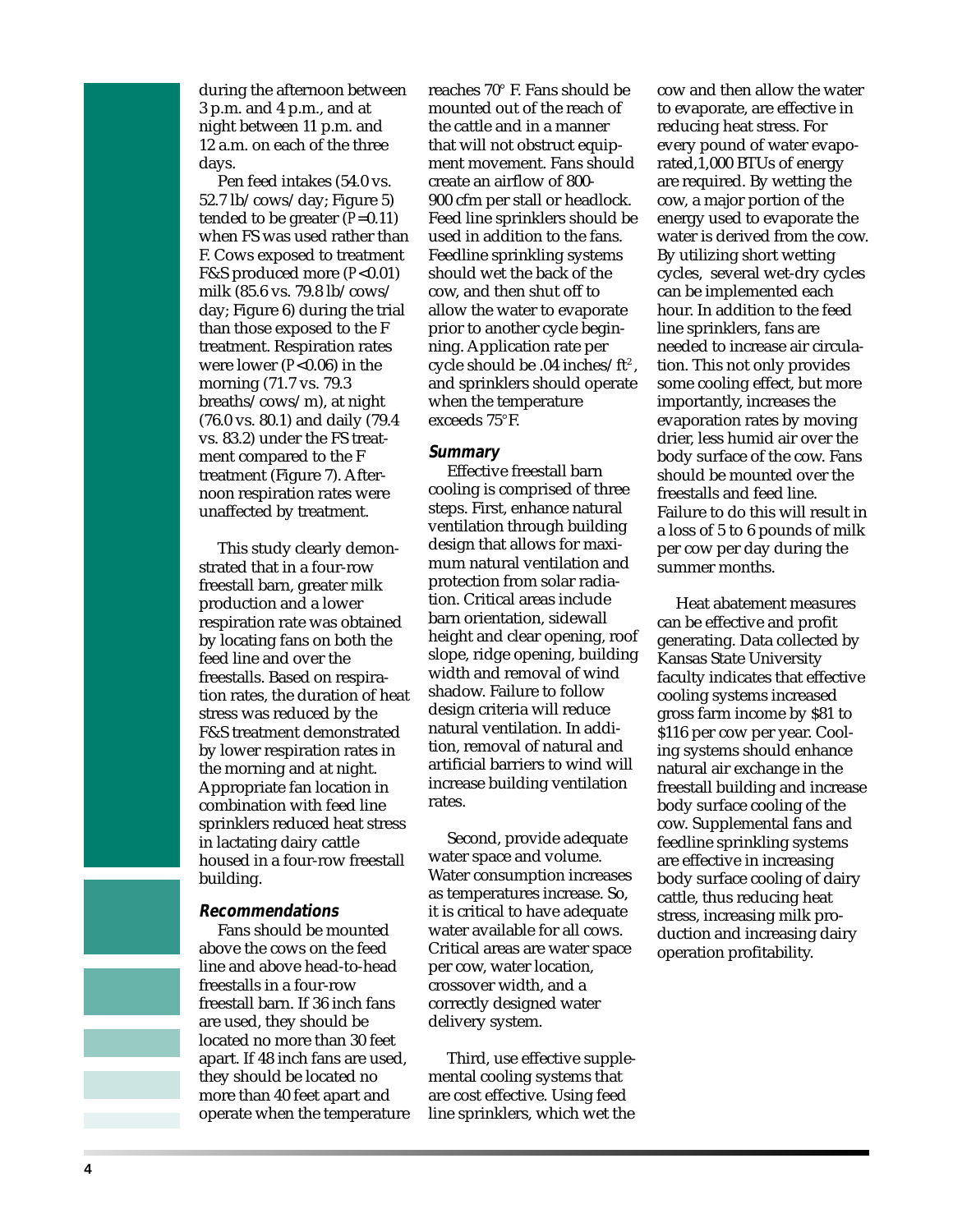### **References**

Armstrong, D.V., P.E. Hillman, M.J. Meyer, J.F. Smith, S.R. Stokes and J.P. Harner III. 1999. Heat stress management in freestall barns in the western U.S. In: Proc. of the 1999 Western Dairy Management Conference. pp 87-95.

Brouk, M.J., J.F. Smith, J.P. Harner III, B.J. Pulkrabek, D.T. McCarty and J.E. Shirley. 1999. Performance of lactating dairy cattle housed in a four-row freestall barn equipped with three different cooling systems. In Dairy Day 1999 Ed J.S. Stevenson, Manhattan, Kansas: Kansas State University, Report of Progress 842, pp 23-27.

Bickert, W.G., G.R. Bodman, B.J. Holmes, D.W. Kammel, J.M. Zulovich and R.R. Stowell. 1997. Dairy Freestall Housing and Equipment, MWPS-7,Sixth Edition. Midwest Plan Service, Ames, IA.

Chastain, J.P. 2000. Designing and managing natural ventilation systems. In: Proc. of the 2000 Dairy Housing and Equipment Systems: Managing and planning for profitability. NRAES publication 129. pp 147-163.

Kibler, H.H. 1950. Environmental physiology with special reference to domestic animals. X. Influence of temperature, 5 to 95∞F, on evaporative cooling from the respiratory and exterior surfaces in Jersey and Holstein Cows. Missouri Agr Exp Sta Res Bul 46:1-18.

Smith, J.F., J.P. Harner, M.J. Brouk, D.V. Armstrong, M.J. Gamroth, M.J. Meyer, G. Boomer, G. Bethard, D. Putnam. 2000. Relocation and expansion planning for dairy producers. Publication MF2424 Kansas State University, Manhattan, KS.

Stowell, R.R. 2000. Heat Stress Relief and Supplemental Cooling. In: Proc. of the 2000 Dairy Housing and Equipment Systems: Managing and planning for profitability. NRAES publication 129. pp 175-185.

### **Figure 1. Sun angles of a north-south oriented freestall barn.**



*Sun Angles for E-W Freestall - August 21st 40 Degrees North Latitude (Omaha - Springfield)*



**Figure 2. Sun angles of an east-west oriented freestall barn.**



*Source: JP Harner III, Personal communication*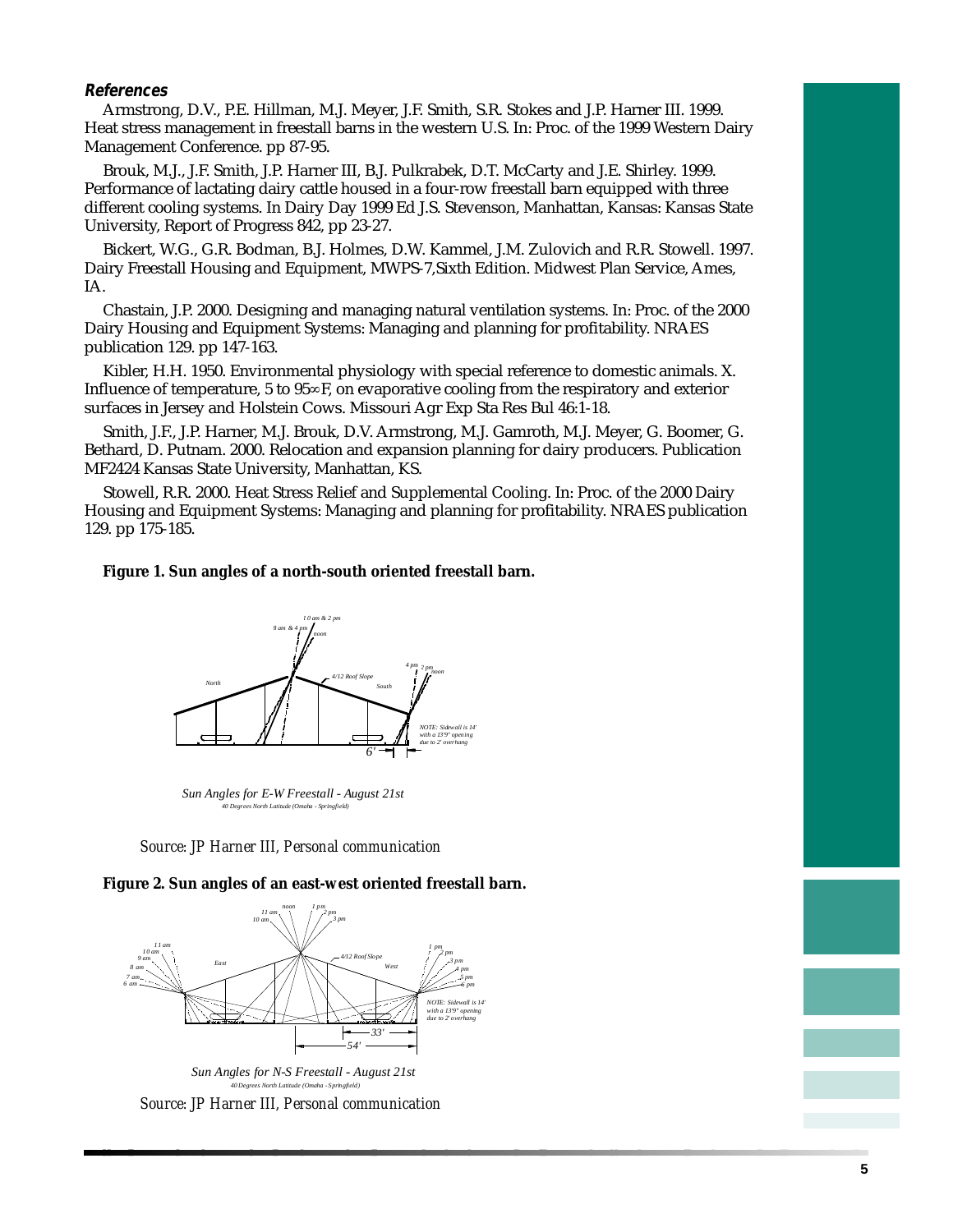**Figure 3. Effect of curtain on west wall of north-south oriented freestall barns.**



*Source: JP Harner III, Personal communication*





Unitized air exchange rates of common barn configurations for low to moderate wind speeds. Assumes 12-ft. sidewall height; 9-ft. effective opening height for 2- and 4-row barns, 8 ft. for 3-row 6-row configurations; wind approaches barns at an angle from perpendicular, and 1 cow per row per 4 feet of barn length.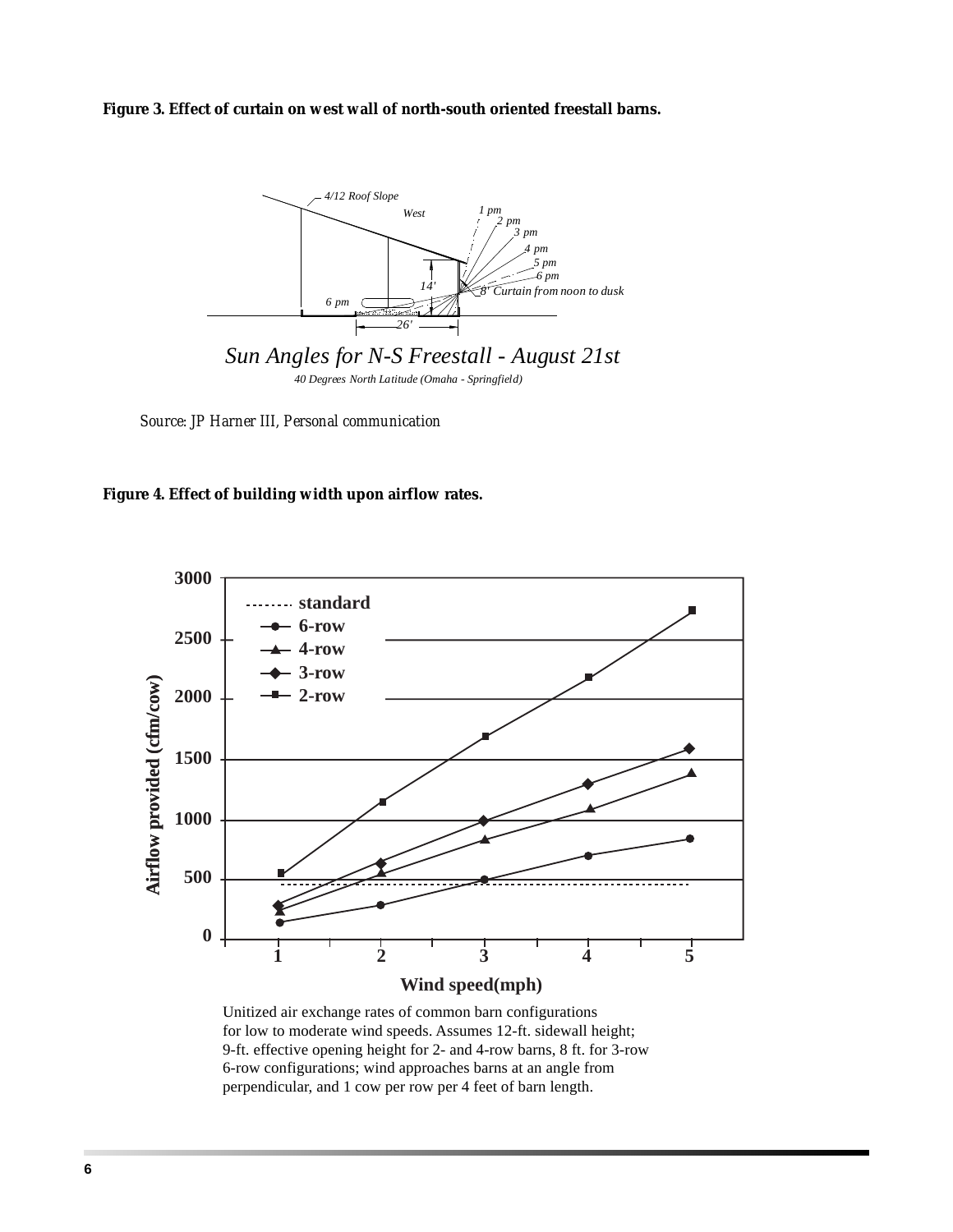**Table 1. Available feedline space, square footage and heat produced by cows in different styles of freestall barns\***

|                                                                                                     |                   |                   |               |                  |              |                  | Stocking Percentage (cows/stalls) |         |             |         |  |
|-----------------------------------------------------------------------------------------------------|-------------------|-------------------|---------------|------------------|--------------|------------------|-----------------------------------|---------|-------------|---------|--|
|                                                                                                     | Pen               | Pen               |               |                  |              |                  | 100%                              | 110\%   | 120%        | 130%    |  |
| Barn                                                                                                |                   | Width Length      | #             | Sq. Ft. $\angle$ | Feedline     | BTUs/            | RTUS                              | BTUs/   | <b>BTUs</b> | BTUs/   |  |
| Style (ft.)                                                                                         | (f <sub>t</sub> ) | (f <sub>t</sub> ) | <b>Stalls</b> | Cow              | <b>Space</b> | $\text{cow/hr.}$ | sq. ft.                           | sq. ft. | sq.ft.      | sq. ft. |  |
| $4$ -Row                                                                                            | 39                | 240               | 100           | 94               | 29           | 4500             | 48                                | 53      | 58          | 63      |  |
| 6-Row                                                                                               | 47                | 240               | 160           | 71               | 18           | 4500             | 64                                | 70      |             | 83      |  |
| $2-Row$                                                                                             | 39                | 240               | 100           | 94               | 29           | 4500             | 48                                | 53      | 58          | 63      |  |
| $3-Row$                                                                                             | 47                | 240               | 160           | 71               | 18           | 4500             | 64                                | 70      | 77          | 83      |  |
| *Based on a cow weighing 1,500 pounds and producing 70 pounds of milk per day. (Smith, et al, 2000) |                   |                   |               |                  |              |                  |                                   |         |             |         |  |

### **Table 2. Description of building and cooling treatments of 1999 study.**

Building description:

Building type: Four-row

Orientation: East-West (2% slope to west)

Dimensions: width-100 ft, length-420 ft, sidewall height-12 ft, roof slope-4/12

Configuration: Four pens with 84 stalls per pen and 100 headlocks per pen

| Cooling System <sup>1</sup>    | 2S                | F&S               | F&2S              |
|--------------------------------|-------------------|-------------------|-------------------|
|                                |                   |                   |                   |
| <b>SPRINKLERS</b>              |                   |                   |                   |
| <b>Sprinklers location</b>     | feed line         | feed line         | feed line         |
| Nozzle rating, gph             | 25                | 25                | 25                |
| Nozzle type                    | 180               | 180               | 180               |
| Sprinkler cycle                | on - 3 minutes    | on - 3 minutes    | on - 3 minutes    |
|                                | off - 12 minutes  | off - 12 minutes  | off - 12 minutes  |
| Sprinkler height, ft           | 8                 | 8                 | 8                 |
|                                |                   |                   |                   |
| <b>FANS</b>                    |                   |                   |                   |
| Rows over freestalls           | 2                 |                   | 2                 |
| Rows over feedline             | 0                 |                   |                   |
| Number of fans                 | 8                 | 8                 | 8                 |
| Total number of fans           | 16                | 24                | 16                |
| Fan spacing, ft.               | 24                | 24                | 24                |
| Fan diameter & hp              | 36 in. $(1/2$ hp) | 36 in. $(1/2$ hp) | 36 in. $(1/2$ hp) |
| Fan airflow/stall, cfm stall   | 1,900             | 950               | 1,900             |
| Fan airflow/headlock, cfm/head | $\bf{0}$          | 800               | 800               |

 $12S$ =two rows of fans over freestalls, F&S = one row over the feedline and one row of fans over the freestalls and F&2S= one row of fans over the feedline and two rows of fans over the freestalls. (Brouk, et al. 1999.)